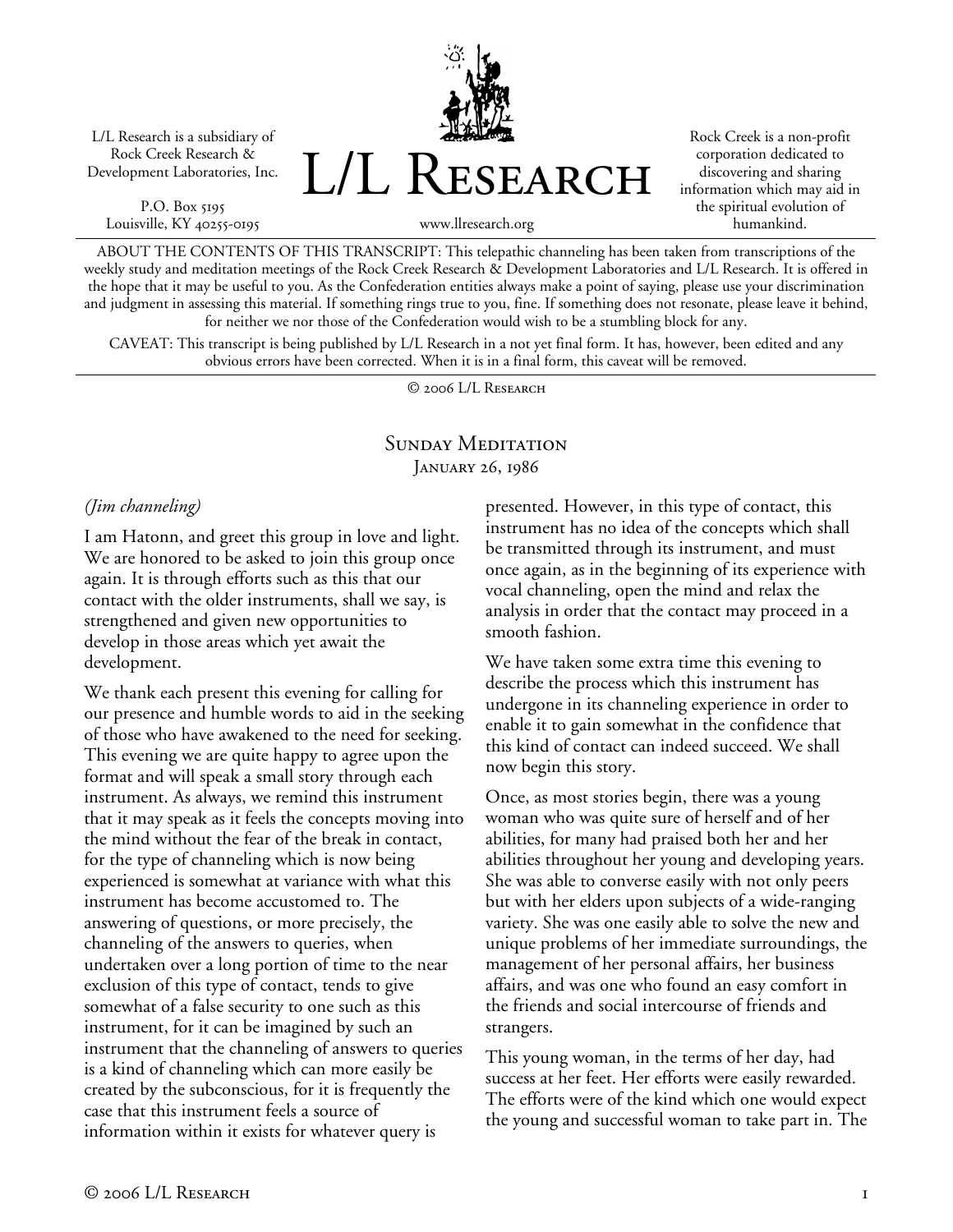development of this young woman's mind was rapid and moved quickly from those areas of social acceptance and career successes to the more abstract in which the young woman began to question herself in her quiet moments as to why her life had seemed to unfold with such ease and comfort, for she observed many around her who struggled for but a fraction of what this young woman was able to reap in each area of her existence.

### We shall transfer.

*(Pause)* 

# *(Carla channeling)*

I am Hatonn. We apologize for the delay. This instrument was attempting to be fastidious concerning the tuning and the challenging of spirits. This was especially difficult for this instrument at this time as there was a target of opportunity offered when the instrument received the message, "I am Ra." The instrument was pleased at the contact and at the same time requested that this entity leave, for it was forbidden that this instrument would channel that particular social memory complex without adequate protection. The contact was a negative contact pretending to be that which it was not. However, it took some of your time for this instrument to remove the unwanted entity and to open itself once again for our contact.

We would take this opportunity to offer our opinion that no matter how long it takes to be satisfied within one's mind as to the tuning and the nature of the contact, it is the most important part of the contact for the instrument, for those who have these words then made available to them may have words which can be trusted. If the initial work is not done, there is no trustworthiness in the contact and the integrity of the light source which [the] group represents is undermined increasingly with each failure to be patient with the tuning and the challenging of spirits as this entity and its cultures calls those of us who, though persons, are not human but dwell in other bodies and other time/spaces and with, shall we say, alternate modes of thinking and expression.

We shall continue with the story.

"It is not acceptable to me," said the young woman, "that there should be such disparity betwixt my good fortune and others' ill luck. Who am I to have been born under such a fortunate star? And how can I

dispense justice where no justice is possible, for were I to change places with a poorer, less advantaged person, yet still I would learn and I would once again be fortunate, for it is within me to work and to learn. And yet these traits will not talk to me, thus it is not a virtue but a mere trick of nature that I am who I am."

These thoughts made the woman feel lonely and full of sadness. Lonely, for she had no teacher, for those who attempted to teach her did not move as quickly as she, thus she became the teacher and the teacher the pupil. "What a tragedy," thought she, "and how unfair that one is given opportunity upon opportunity, and yet to another that little which has been given seems to vanish."

### We shall transfer.

# *(Jim channeling)*

The young woman pondered for some time this unwelcome state of affairs. She wished within her own heart that there was some way that she could aid those she saw about her who were seeming to struggle for what came so easily to her, and in her experience it was soon apparent that what had been given to her seemed in a relative fashion to be greater than that which those about her enjoyed. Yet as she continued her own personal inquiry into the nature of her life and the lives of others, there were from time to time new thoughts and resources that came within her reach, bringing with them the possibility of the further refinement of those gifts which were hers. Soon she came to …

I am Hatonn. We apologize for the delay. This instrument is somewhat concerned that it has lost the thread of thought—and indeed it has.

**Jim:** I'm going to quit, Carla—it isn't working well.

**Carla:** Shall I just take it then? Are you in a good enough state to continue meditating?

**Jim:** Yes.

**Carla:** Okay.

# *(Carla channeling)*

I am Hatonn. We are with this instrument, and although we may seem to dally, commenting overly as we tell this story, it is of necessity in our opinion that we thank the instrument known as Jim, for this contact has been threatened by those entities which would if they could desire to reduce this group's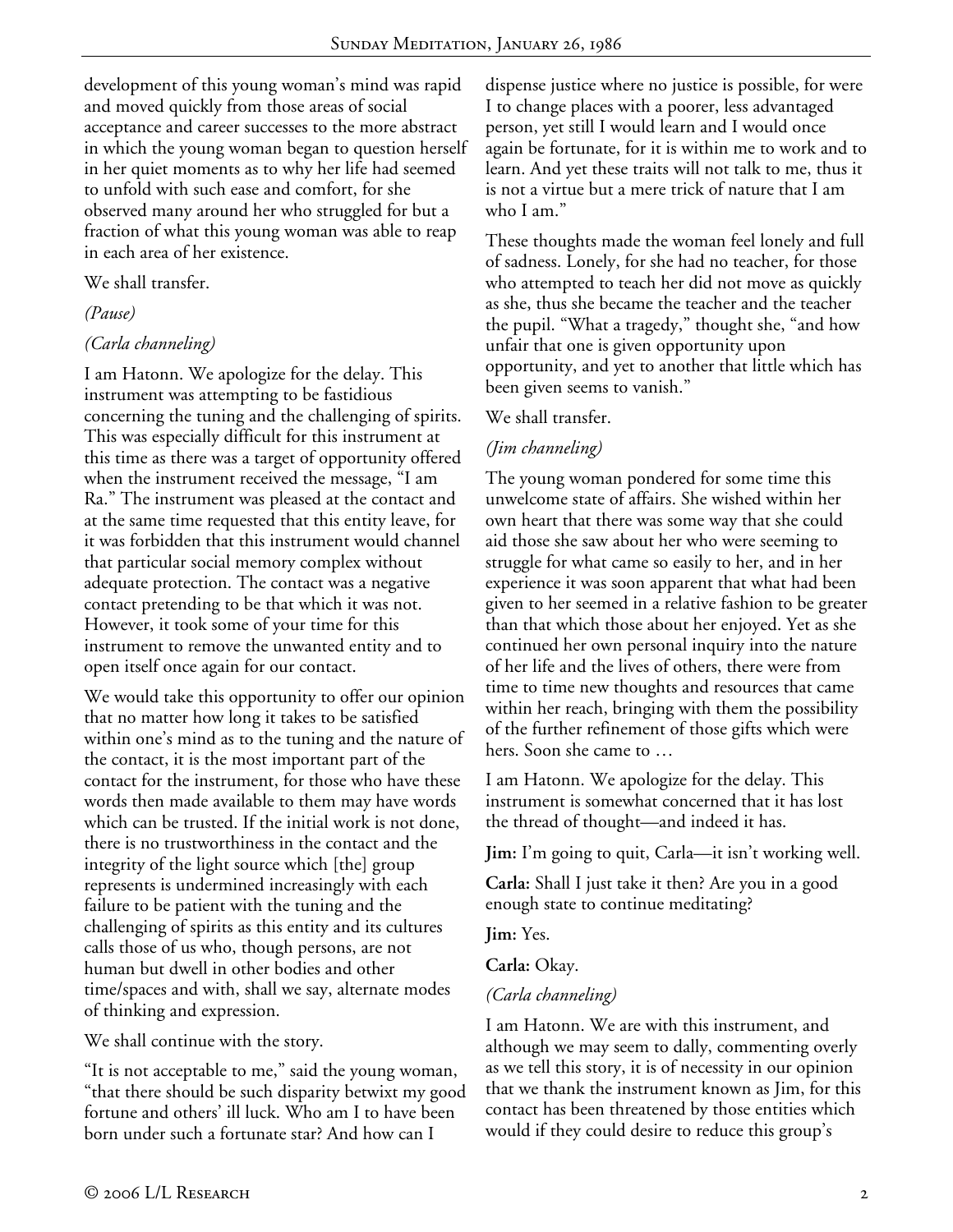productivity or to pollute the messages promulgated. The instrument known as Jim has the integrity to recognize and state clearly the limits of his ability, and we may say that under difficult circumstances this entity was able to make some strides in improving confidence and clarity, two necessary prerequisites to helpful channeling.

We shall continue through this instrument with a story which may seem to have wandered a bit. However, the story is as an arrow, seeming to arc a bit, but coming to its target nevertheless.

Soon the young woman was granted the wish she did not know she had. Another young woman of a different creed and color was brought in to the company for which she worked. They both held the same office, and as high-ranking executives were called upon to function at a very high rate of competency. The black woman had qualities which the young woman recognized as being those qualities which she did lack. It was the first experience that she had had in being able to depend upon another upon an equal basis for the exchange of information. And so she carried to her friend and co-worker her ponderings about the unfairness of life, about her great good fortune and all the power she had and about others' lack of good fortune and lack of power within this illusion.

Her friend gazed at her long, smiling very slightly. "Girl," she said, "you are working so hard to pat yourself upon the back within the illusion that you have forgotten what power really is." "What do you mean?" asked the young woman. "Do you think power is equal to money? To position? To great intelligence?"

"Why, yes," replied the young woman. "That is the way the world measures power and that is why the world is so unfair."

"Now sit down," said her friend, "for I want to talk to you about power. What do you think of me?"

The young woman looked puzzled. "You are my friend and I trust you."

"Last week," said her friend, "I cut in front of another car when I was driving to work. I did not damage my car, but I did not stop to see if there was any damage to the other person's car. What do you think of that?"

The young woman pondered briefly and said, "That sort of thing happens all the time. I suppose I would have been tempted as you to move on since the damage was so slight."

"Then do you forgive me?" said the black woman.

"Do I forgive you?" said the young woman. "If you need to be forgiven, then, yes, I forgive you."

"Aha," said her friend. "Now you are exercising power. Do you forgive those who kill and are put in prison? Would you set them free today?"

"No, I wouldn't," said the young woman. "The streets would not be safe."

"Ah," said her friend, "You have not forgiven. And so, no matter what the fate and destiny of those who dwell within prisons not of their own making, they are bound in chains by your power, for if you do not forgive, then there shall be no forgiveness."

"I don't buy that," said the young woman. "What can my opinion be worth?"

Her friend smiled *(inaudible)*. "The hardness of your heart or its softness or compassion are all in all. There is no power for justice that is greater than your opinion which you hold within the silence of your own mind or heart. As you open your heart, so you exhibit power for that which is beautiful and good. As you harden your heart to beauty and sanctity of all that is alive, so your denial becomes law, binding those whom you would bind. Yours is the ultimate power—yours and mine and all peoples.

Dwelling upon your great good fortune will get you nowhere, literally, my friend, for you see that when you accept the illusion and look upon your life experience as a game in which one may win or lose, you then become imprisoned by that which is not. You are not fortunate because you have worked in many lifetimes before this one—you are distinctly unfortunate in that you have not yet grasped that which you planned that in this incarnation you would accomplish to increase the light upon this planet and to share compassion with all those radiant ones about you who, like you, shut themselves up in the darkness of intelligence and stupidity, winning and losing, and all the dualities by which men judge things fair when they have not gone within to find that which is."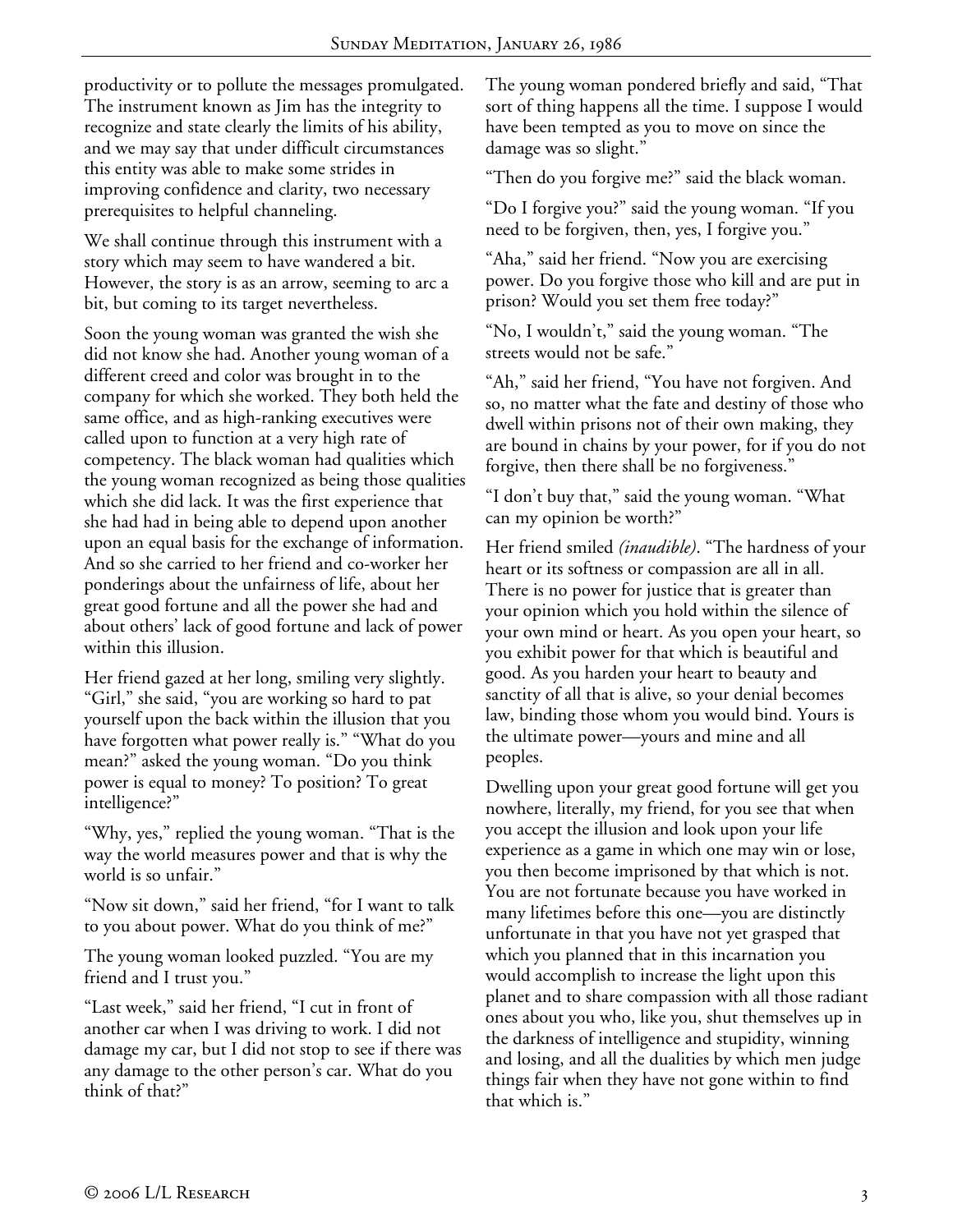For the first time in this young woman's life, she had fetched up against an idea that was almost impossible to fathom. "I am going to need some time to understand what you are saying," she said. "But you know, it rings clear to me that what you are saying has merit. There is fairness—the fairness must come from me within the privacy of my heart—is that what you are saying?"

Her friend smiled again, eyes twinkling merrily. "Do not forget," she said, "that within the illusion there are things which you have accumulated far beyond your need. Even within the illusion, radiancy of compassion may manifest itself by physical giving. I ask you only," she continued, "that it is within the heart that compassion resides and not within any action. It is only within the illusion that like actions are accepted as similar."

My friends, each of you is a being waiting and watching for a time when you may be acceptable so that grace may come to you and you may be the radiant and compassionate being that you seek to be. We encourage you to find inspiration before your attempt to manifest, for manifestations which come from one's sense of duty or from outrage at the injustice and unfairness which are apparent in that experience will be unable to share that which makes others joyful, the reason being that without the compassion and the joy within the heart, there is only a mechanical transfer of illusory objects from person to person.

It is easy to feel that some among your peoples have all the advantages and others almost none. It is well to remember that the fortune of each individual is illusory. Some who seem most fortunate had what you would call karmic situations in which they must face the seeming responsibilities and duties of this good fortune and face them not mechanically but from the heart. There are similarly many, many of your peoples seemingly born and living and with expectations of dying with almost no advantages who are working upon lessons of love which demand apparent adversity, for the shining of light in the darkness that is the building up of faith is a lesson of love in which the will is strengthened and the advantage which is so priceless spiritually and which is then chosen by the individual is that there is no false pride to overcome. Many are those seemingly poor who are untroubled by pride and therefore are untroubled by the illusion and whose faith and will

move and move and move again ever closer to the goal of seeking the source of love and light which is the one unmanifest Creator whose mystery is shared by all.

We ask you to reconsider, if you need to, your good fortune. Use the intelligence which seeming good fortune may have given you to list that which is of the illusion and then find for the self that which is not of this illusion. And as your heart warms and becomes soft, radiant and giving, as you forgive, as you give up yourself, so shall your seeking produce great fruit.

### *(Side one of tape ends.)*

### *(Carla channeling)*

For love which is unmanifest does not have to be guarded or governed. The channels through which love may wind are everywhere. The only governance needed is the choice of the direction your eyes of compassion shall turn. And as all beings are one being, and as all beings are the Creator, unmanifest love made manifest through any means is love offered to the Creator.

May the reality of your good fortune shine upon you, and may you seek it with all that is within you. And if you are disheartened, we ask you to remember that you too are the Creator and you too must be the object of your forgiveness. You too are slave to yourself until you free yourself. You too are poor until you give yourself the coin of unbridled compassion. Rejoice and shout in the joy that is freedom, the true freedom of unmanifest love and of manifest service. You are in the Kingdom of Heaven within your heart, and yet you stride a planet and have the opportunity to manifest the giving, the forgiving, the freeing, and the spending of ineffable and infinite love.

We are most grateful to have been able to work intensively with the one known as Jim and to be able to speak through each instrument. We thank you that your desire to serve continues and we wish to affirm the spoken thought by the one known as Jim that fidelity of a perceived service, when lit by the compassion of the heart, is the cornerstone upon which all services and polarizations depend.

We leave you as we arrived, in the love and in the light of our infinite Creator. Go your way in peace. We are known to you as Hatonn. Our hearts touch